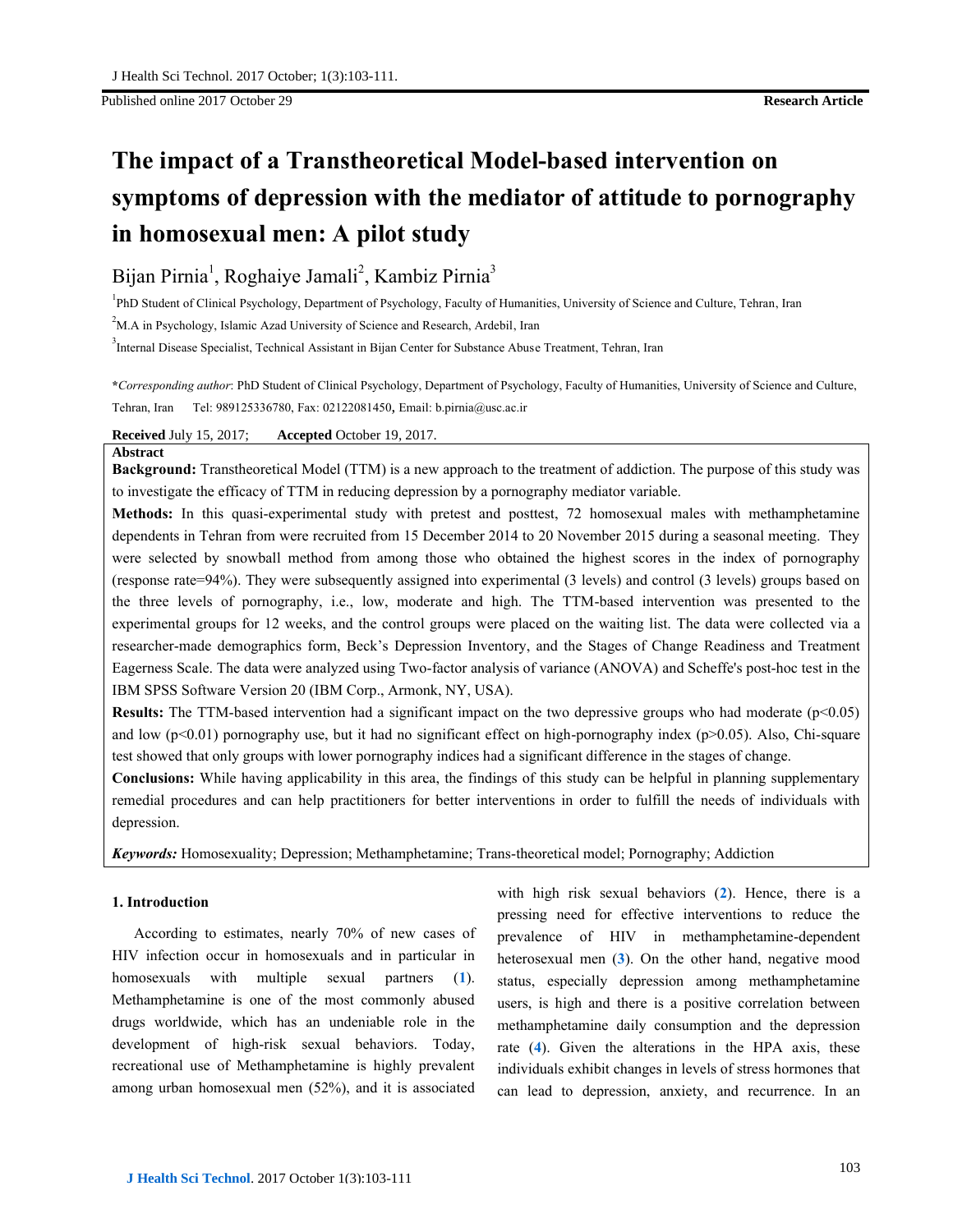evolutionary perspective, experience of methamphetamine in teenage periods will increase depressive behaviors in adulthood (**5**). In fact, the emergence of depression syndromes plays a moderating role in calling for high risk behaviors. Evidence shows that people with depression symptoms are more likely to be involved in behaviors that are harmful to the health (**6**). On the other hand, statistics show that homosexual men are among the most common viewers of pornographic films (**7**).

Researchers have provided a number of definitions for pornography. Malamuth and Huppin (**8**) define pornography as "explicit sexual content" that is provided aimed at sexual arousal of the viewer. It is characterized by the use of pornography related to sexual temptation, attraction in unprotected anal activities, and the desire for sexual intercourse with a third party. What is important from a clinical point of view is the connection between the uses of pornographic films with mental health problems including depression. In the study of Weaver et al (**9**), users of pornographic films had more depressive symptoms, lower quality of life, and lower health status compared with the control group.

On the other hand, one of the popular therapies among addiction therapists is the model of stages of change, or trans-theoretical model (TTM), which has been widely used in the field of addiction treatment (**10, 11**). The model was developed by Prochaska and DiClemente with the goal of smoking cessation therapy (**12**). It describes how to modify an inappropriate behavior or develop a positive behavior, and includes five steps: (**1**) Pre-contemplation stage (Not Ready): People in the Precontemplation stage do not intend to take action in the foreseeable future, usually measured as the next six months; (**2**) Contemplation stage (Getting Ready): It is the stage in which people intend to change in the next six months. They are more aware of the pros of changing, but are also acutely aware of the cons; 3) Preparation stage (Ready): Preparation is the stage in which people intend to take action in the immediate future, usually measured as the next month; 4) Action stage: Action is the stage in which people have made specific overt modifications in their lifestyles within the past six months; 5) Maintenance stage: Maintenance is the stage where people have made specific overt modifications in their lifestyles and are working to prevent relapse; however, they do not apply change processes as frequently as do people in the Action stage (**12**). The TTM can be considered as a cognitive and motivational point of view. Motivational components play an important role in consuming or avoiding. According to Serafini et al (**13**), there is a relationship between the amount of motivation and drug abuse in schoolchildren. Recent evidence indicates the pragmatic value of this model (**11, 14-16**).

In light of what has been described above and given the wide use of pornographic films by homosexuals as well as the relationship between the use of pornography and the incidence of depression syndromes, we intend to study the impact of a TTM-based intervention on depression given the use of pornography in methamphetamine-dependent homosexuals.

#### **2. Methods**

#### **Data collection:**

The present study is a quasi-experimental study. Data of the present study were collected during 15 December 2014 and 20 November 2015, using survey and structured clinical interviews. Therapeutic intervention and data collection were carried out in two addiction treatment clinics in the 7th and 9th districts of Tehran. In this study, taking into account the one-sidedness of the test and putting  $Q=0.05$ ,  $z=1.645$  as the basis, as well as the test power of 1- $\beta$ =0.84, the sample size in each group was estimated as 12 people totaling 72 given the six groups.

In the implementation of this study, a physician, a psychologist, a clinical psychiatrist and a nurse participated and the results were analyzed by a psychometrist. Also, qualitative measures such as observation and clinical interviews were performed by the psychologist and evaluated through content analysis method. The statistical population of this study was all homosexual men living in Tehran. For this purpose, among the homosexual men who participated in the seasonal meetings of this minority in Tehran, according to the purpose and nature of the research, screening test was performed with Beck Depression Inventory. Those who scored highest according to the cutoff score point were grouped into two groups of experimental and control groups with three levels of watching pornographic films including high, medium and mild, thereby totaling six groups.

The rate of using of pornography was the basis of the subject's rating at three levels of low, moderate, and high. This index was assessed by the scale of exposure to samesex pornographic material (SEM) and the subjects were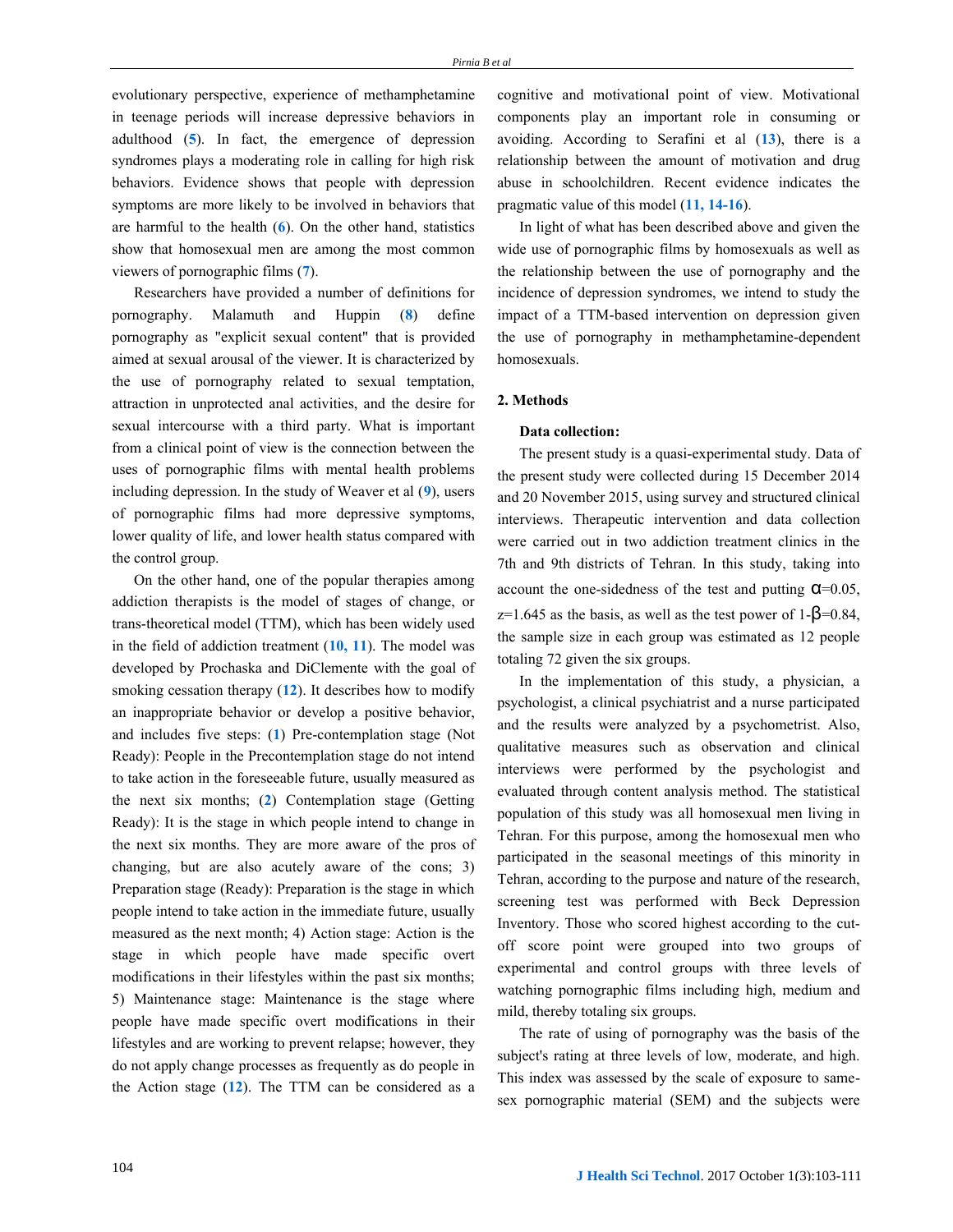classified non-randomly based on screening assignment in the groups. The Stages of Change Readiness and Treatment Eagerness Scale was only evaluated in two stages of pretest and post-test, and this was not a criterion for classification of the subjects in the groups.

The change-based treatment protocol was delivered to the three experimental groups for 12 weeks with an awareness-raising approach to the health consequences of high risk sexual behavior in the form of a brochure as onehour weekly sessions. The control group was placed on the waiting list.

Inclusion criteria comprised of having at least eighteen years of age, the minimum ability to read and write, having homosexual identity, the existence of at least one male sexual partner during the last five years, and a history of chronic dependence on methamphetamine for at least 1 year; having viewed male SEM in the past 3 months; and living in the Tehran city within 50 miles of the geographic location. Exclusion criteria were absence two sessions or more from the treatment sessions and the lack of final completion of the questionnaires in the post-test stage.

After receiving the criteria for entering the research, the participants passed the clinical interview process. They were evaluated and analyzed in two stages of pre-test and post-test. As it is known, homosexuals comprise a minority group; hence, they can be considered as a vulnerable community. Under such circumstances, informed consent for participation proves substantially more important as the possibility of being informed or lack of consent in vulnerable people is significantly lower than that of ordinary people. Informed consent in this research was obtained without any compulsion, threat, enticement, and seduction, and people's refusal to accept or continue to participate in the study was respected. Attempts were made in order for the research methods not to contradict with the religious and cultural standards of the participants. In order to observe the ethical principles, the subjects of the waiting list received 5 sessions of the stages of change treatment group after the end of the study.

# **Instruments:**

In this study, a structured clinical interview was conducted to diagnose the drug dependency disorder DSM-IV (SCID). Moreover, a researcher-made demographics form, Beck Depression Inventory, and the Stages of Change Readiness and Treatment Eagerness Scale were used.

Structured Clinical Interviews for DSM-IV Disorders (SCID) is a clinical interview that is used to diagnose axial disorders based on DSM-IV. The reliability coefficient for SCID is reported by assessors to be 60% (17). The diagnostic agreement of this instrument in Persian was desirable for most of the specific and general diagnoses with reliability coefficients greater than 0.6. Kappa coefficients for all current diagnoses and life expectancy diagnosis have been reported as 0.52 and 0.55, respectively (**18**).

The researcher-made demographics form with 7 items was covered personal information such as age, education, marital status, occupation, and duration of drug use.

Beck Depression Inventory (BDI): it is a self-reported scale developed by [Aaron T. Beck,](https://en.wikipedia.org/wiki/Aaron_T._Beck) a 21-item instrument often used to assess the severity of depression in adults and adolescents who are 13 years of age or older (**19**). Each item has a set of at least four possible responses, ranging in intensity. When the test is scored, a value of 0 to 3 is assigned to each answer to determine the severity of depression. The standard cut-off scores are: 0–9 indicating minimal depression; 10–18 indicating mild depression; 19– 29 indicating moderate depression, and 30–63 indicating severe depression. Although this inventory is used to identify depression disorders, research suggests that it identifies depression symptoms below the threshold that are associated with significant psychological damage (**20**).

The Stages of Change Readiness and Treatment Eagerness Scale (SOCRATES): This 19-item self-report measure was developed by Miller and Tonigan (**21**) to evaluate readiness to change. Each item is rated on a 5 point Likert scale. SOCRATES was originally designed to assess the eagerness of alcoholists to make a change, but today the tool is also used to evaluate addicts to other nonalcoholic drugs. This scale has several versions, including the individual drug / alcohol abuse questionnaire, which has 19 terms. SOCRATES has 3 subscales of recognition, bias, and performed actions. The subscale of *bias* indicates the doubts and uncertainties of the subjects about the existence of the problem and the damage. The subscale of *recognition* indicates the subject's awareness of the problem and his/her desire for change. The subscale of *performed actions* includes activities that the individual has done to make a change. The validity of this scale has been studied in two studies with a sample size of 34 and 208 people and has been reported to be acceptable (**21**).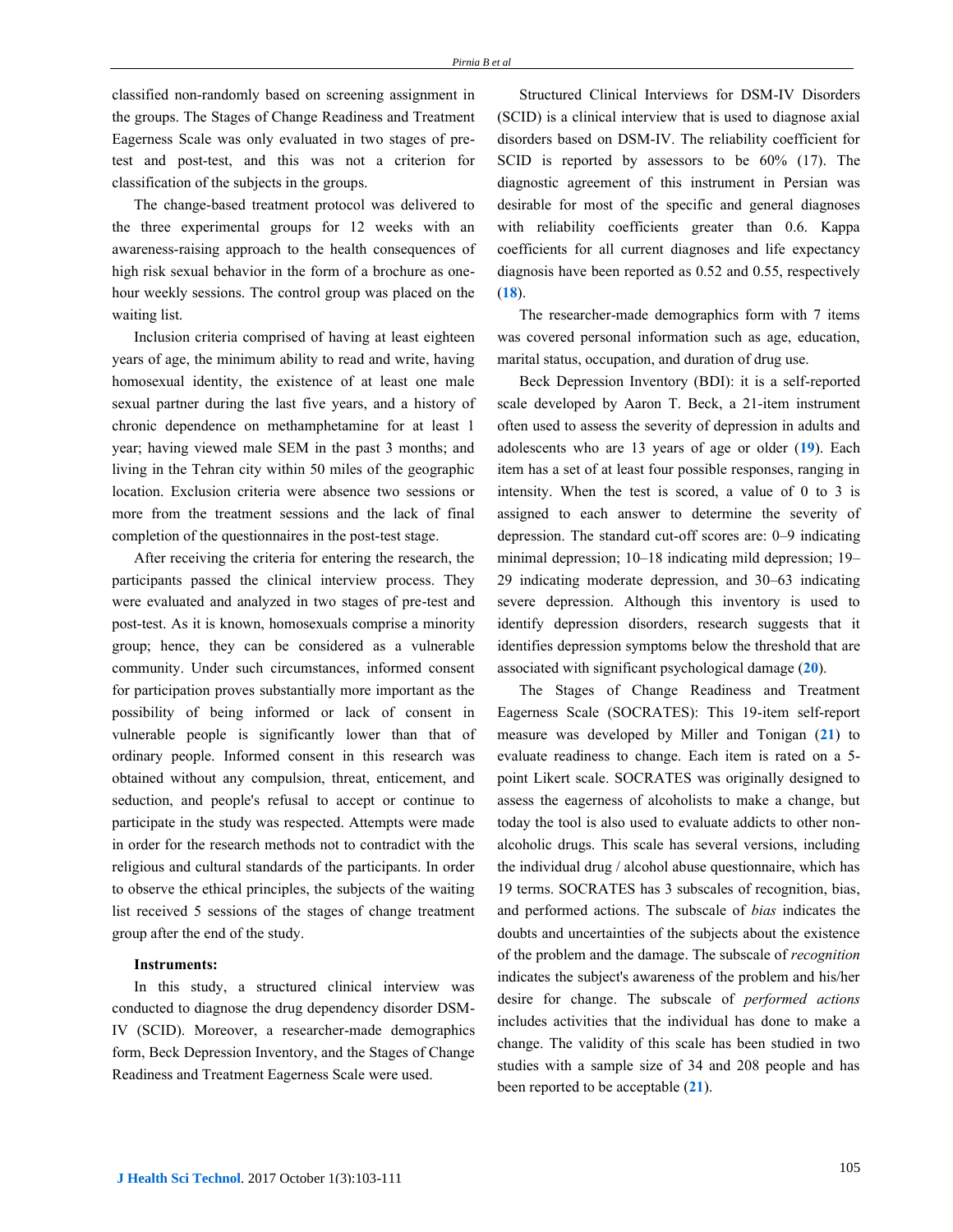The scale of Exposure measures to SEM: It is a class scale to assess the methods and the extent to which sexually provocative media are used. The methods are based on four options: 1) Magazines; 2) Video / DVD; 3) Internet via PC; 4) Internet via mobile. Also, the participants are asked to report the age of the first use and the usual time of using the SEM within the ninety days prior to the study onset. For this purpose, seven options are used: 1) 1-15 minutes, 2) 16-30 minutes, 3) 31-45 minutes, 4) 46-60 minutes, 5) 1-1.5 hours, 6) 1.5-2 hours, and 7) more than two hours. A clause also refers to the preferences of using a condom in the form of a sequential spectrum: 1) use, 2) non-use, and 3) lack of preference for a condom (Cronbach's alpha >0.85).

#### **Intervention Method:**

#### **The Transtheoretical Model:**

The treatment protocol was based on stages of change together with an awareness-raising approach to the health consequences of high-risk sexual behaviors. The protocol was delivered using a brochure and educational films focusing on encouraging protected sexual behavior in the course of weekly one-hour meetings. Our assumption was that the use of pornography in unprotected relationships could lead to depression in the interaction with emotional fluctuations and impulsivity. In this study, only the construct of the stages of change was considered, and other constructs such as decisional balance or processes of change were not investigated. Hence, identifying the stages of change and individual issues related to the personality is important in helping an individual. SOCRATES was used to assess the stages of change.

#### **Statistical Analysis:**

The present study aimed to evaluate the impact of a TTM-based educational intervention on symptoms of depression with the mediator of attitude to pornographic in homosexual men.

Two-factorial variance analysis was used in this study as there were the two independent variables of the interventional therapy and the rate of watching pornographic films as well as the existence of the dependent variable of depression. For this purpose, normality of the distribution, the similarity of variances, and the variance of covariance matrix as the basic assumptions of the mentioned test were evaluated by Kolmogorov-Smirnov test, Levene's test and M-Box tests. Also, the requirements for using two-way variance analysis were established. Scheffe's post hoc test was also used to evaluate subsequent consequences. Moreover, nonparametric Chi-square test was used to study the evolution of subjects in the process of stages of change, considering the degree of classification of the scale. Our assumption was that lower levels of watching pornographic films contributes more desirably to the impact of the treatment based on stages of change. Data analysis was conducted using IBM SPSS Statistics Version 20 (IBM Corp., Armonk, NY, USA). Statistical significance was set at the level of  $P \le 0.01$ .

# **3. Results**

The appropriate assumptions were examined before selecting appropriate statistical test.

Kolmogorov-Smirnov test was used to test the normality of the distribution of the studied variable. This statistic was calculated equal to 0.716, which indicates that the distribution is normal. Before using parametric test of multivariate analysis of variance, in order to observe its assumptions, Levene's test and M-Box tests were used. M-Box test was not significant for any of the variables  $(P=1.01, F=5.11, M-Box=7.24)$ . Also, the results of Wilks' Lambda showed that the effect of the group on the composition of depression and pornography components was significant (P < 0.001, F = 18.90, Wilks' Lambda=0.19). Thus, the use of the variance analysis is permissible.

Demographic characteristics of participants

In Table 1, demographic characteristics of the participants are presented in terms of number of sexual partners, age, education, job status, and monthly income.

Comparing within-group difference of the distribution of the participants using Chi-square shows that most participants are significantly in the age range of 18-24. Also, participants with an income less than 200 dollars per month showed a significant difference from participants with income higher than 200 dollars per month (all  $P's < 0.01$ ).

In Table 2, mean and standard deviation of the scores of participants are presented in terms of descriptive data.

The results of Table 2 display the mean and standard deviation of the participants in terms of depression in six research groups in two stages of pre-test and post-test.

Comparison of scores through independent t-test showed a significant difference between depression scores in the experimental group in the two levels of low and moderate before and after intervention ( $P \le 0.01$ ). In order to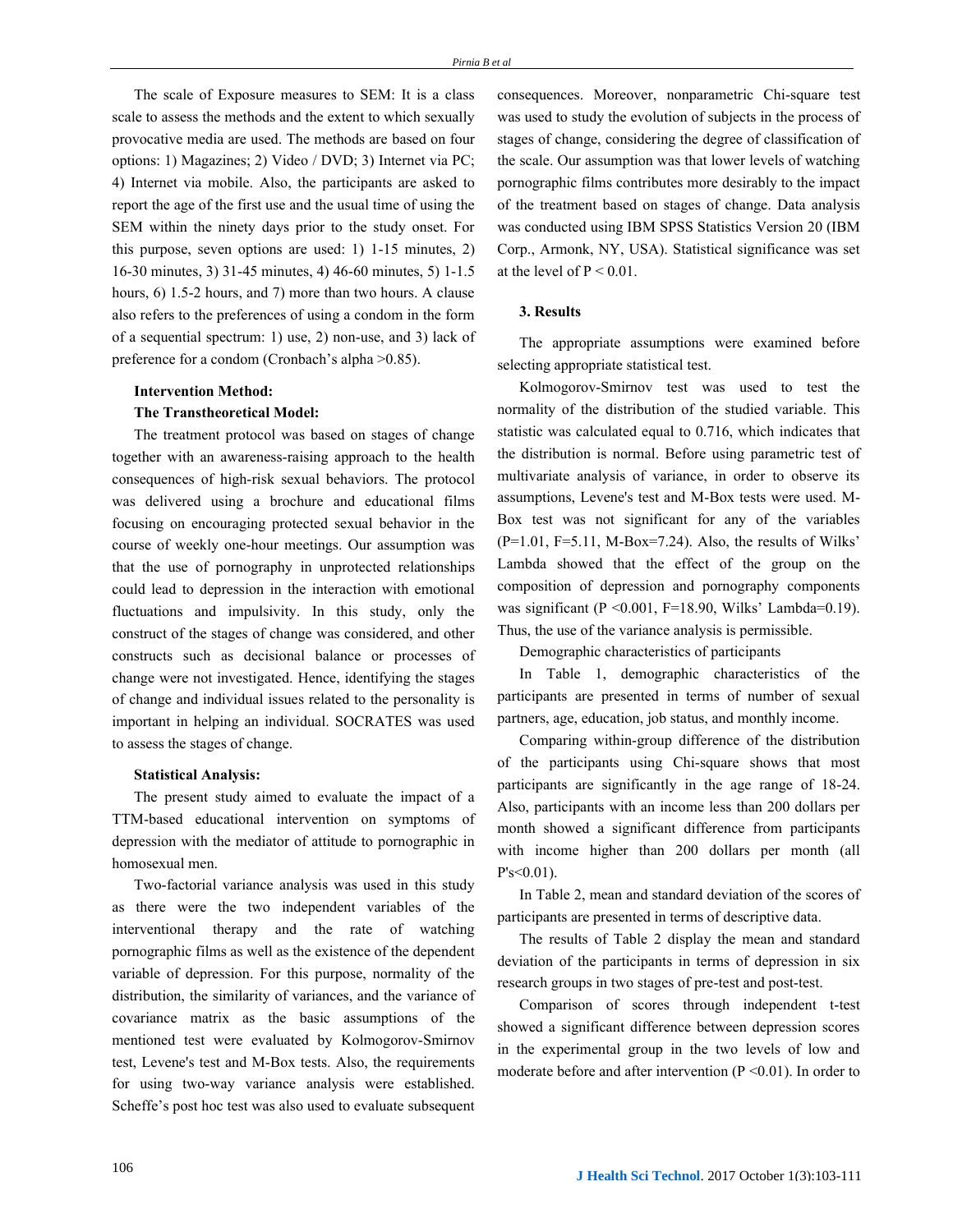more accurately analyze, the variance analysis was used and the results are presented in Table 3.

The results of Table 3 show that there is a significant difference between the depression scores in combination with the moderate  $(F=5.11)$  and mild  $(F=5.74)$  pornography in the experimental group compared to the control group (P<0.001). In order to determine the dimensions of this difference, Scheffe's post-hoc test was used.

The results of Scheffe's test showed that TTM had a significant impact on the two depression groups with the interactive effects of moderate  $(P<0.05)$  and low  $(P<0.01)$ pornography, whereas it had no significant effect on highpornography index (P>0.05).

Non-parametric chi-square test was used to examine the difference in the stages of change according to the above scale.

**Table 1:** Demographic characteristics of participants in the six groups

|                       | <b>Taste 11 Benicklupine enuruousities of participants in the six kroups</b> | <b>Experiment</b>        |                            |                         | Control                  |                            |                         |
|-----------------------|------------------------------------------------------------------------------|--------------------------|----------------------------|-------------------------|--------------------------|----------------------------|-------------------------|
|                       |                                                                              |                          | $N = 36$                   |                         | $N = 36$                 |                            |                         |
| Variable              | <b>Dimensions</b>                                                            | Depressed-<br>high porno | Depressed-<br>medium porno | Depressed-<br>low porno | Depressed-<br>high porno | Depressed-<br>medium porno | Depressed-<br>low porno |
|                       |                                                                              | N(%)                     | $N(\%)$                    | $N(\%)$                 | N(%)                     | $N(\%)$                    | $N(\%)$                 |
|                       |                                                                              |                          |                            |                         |                          |                            |                         |
| Number of sexual      | Less than 50 partners                                                        | 7(41%)                   | 8(59%)                     | 7(58%)                  | 6(42%)                   | 9(75%)                     | 4(33%)                  |
| partners (last        |                                                                              |                          |                            |                         |                          |                            |                         |
| three months)         | More than 50 partners                                                        | 3(58%)                   | 4(33%)                     | 5(41%)                  | 6(42%)                   | 3(25%)                     | 8(59%)                  |
|                       |                                                                              |                          |                            |                         |                          |                            |                         |
| Education             | <b>Below diploma</b>                                                         | 9(25%)                   | 5(41%)                     | 2(16%)                  | 7(58%)                   | 3(25%)                     | 5(41%)                  |
|                       | Above diploma                                                                | 5(75%)                   | 7(58%)                     | 10(83%)                 | 5(41%)                   | 9(75%)                     | 7(58%)                  |
| Age (year)            | 18-24                                                                        | 7(41%)                   | 6(42%)                     | 9(75%)                  | 4(33%)                   | 5(41%)                     | 8(59%)                  |
|                       | $>25$                                                                        | 4(58%)                   | 6(42%)                     | 3(25%)                  | 8(59%)                   | 7(58%)                     | 4(33%)                  |
| <b>Job status</b>     | <b>Employed</b>                                                              | 8(33%)                   | 6(42%)                     | 7(58%)                  | 6(42%)                   | 9(75%)                     | 10(83%)                 |
|                       | Unemployed                                                                   | $9(59\%)$                | 6(42%)                     | 5(41%)                  | 6(42%)                   | 3(25%)                     | 2(16%)                  |
| <b>Monthly income</b> | Less than \$200                                                              | 9(75%)                   | 8(59%)                     | 6(42%)                  | 9(75%)                   | 5(41%)                     | 9(75%)                  |
|                       | More than \$300                                                              | 3(25%)                   | 4(33%)                     | 6(42%)                  | 3(25%)                   | 7(58%)                     | 3(25%)                  |

| <b>Table 2:</b> Mean and standard deviation of statistical test results |            |           |                                    |                   |  |  |
|-------------------------------------------------------------------------|------------|-----------|------------------------------------|-------------------|--|--|
| Group                                                                   | Variable   | Stage     | Pornography index<br>$Mean \pm SD$ |                   |  |  |
|                                                                         | Depression | Pre-test  | Low                                | $14.27 \pm 1.93$  |  |  |
|                                                                         |            |           | Medium                             | $13.13 \pm 2.01$  |  |  |
|                                                                         |            |           | High                               | $12.71 \pm 1.87$  |  |  |
| Experiment                                                              |            | Post-test | Low                                | $10.75 \pm 1.82*$ |  |  |
|                                                                         |            |           | Medium                             | $9.27 \pm 1.12*$  |  |  |
|                                                                         |            |           | High                               | $11.94 \pm 1.66$  |  |  |
|                                                                         | Depression | Pre-test  | Low                                | $13.97 \pm 2.24$  |  |  |
|                                                                         |            |           | Medium                             | $12.94 \pm 2.23$  |  |  |
| Control                                                                 |            |           | High                               | $13.01 \pm 2.12$  |  |  |
|                                                                         |            | Post-test | Low                                | $13.19 \pm 1.97$  |  |  |
|                                                                         |            |           | Medium                             | $12.61 \pm 2.01$  |  |  |
|                                                                         |            |           | High                               | $12.91 \pm 1.69$  |  |  |
| *: $P < 0/01$                                                           |            |           |                                    |                   |  |  |

**Table 3: The results of two-factorial variance analysis (ANOVA) to compare the pre-test and post-test score of depression in the three levels of pornography**

| Group             | Source of variation | <b>Sum of Squares (SS)</b> | df | <b>Mean Square (MS)</b> | F       | p-value |
|-------------------|---------------------|----------------------------|----|-------------------------|---------|---------|
|                   | High porno          | 711.15                     |    | 142.23                  | 2.64    | 0.08    |
| <b>Experiment</b> | Medium porno        | 587.70                     |    | 117.54                  | $5.11*$ | 0.00    |
|                   | Low porno           | 623.10                     | 5  | 124.62                  | $5.74*$ | 0.00    |
| Control           | <b>High porno</b>   | 339.75                     | 5  | 67.95                   | 2.27    | 0.89    |
|                   | <b>Medium</b> porno | 265.65                     |    | 53.13                   | 2.31    | 0.68    |
|                   | Low porno           | 153.09                     | 5  | 51.03                   | 2.35    | 0.59    |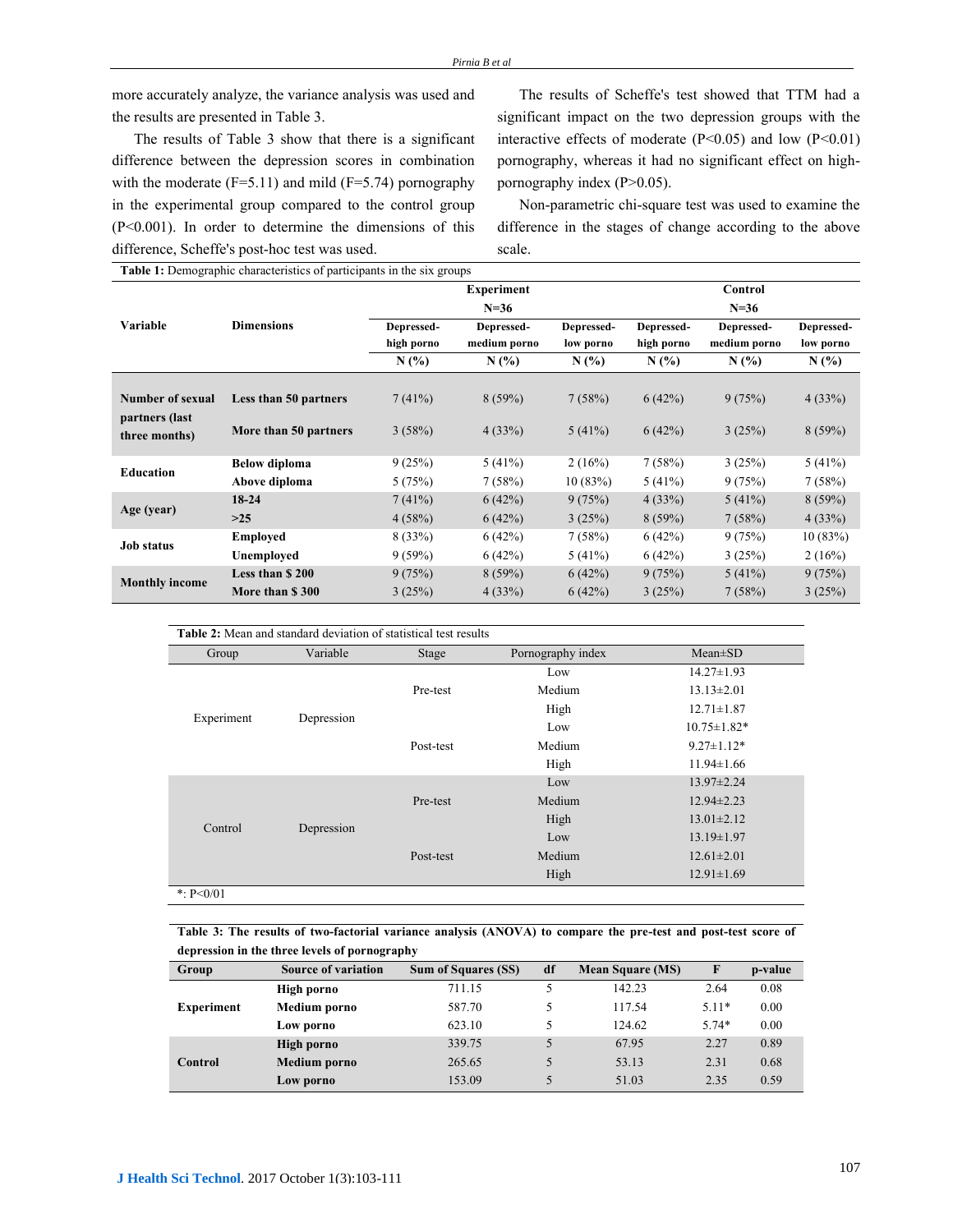The results of the chi-square test to determine the evolution of the subjects in the change process showed that only the test scores with low pornography index showed a significant change compared to the pre-test  $(P<0.01)$ . While in the baseline assessment, 42% of the participants in the low pornography group were at the action stage, this increased to 66% in the post-test. These results show the impact of stages of change treatment in the group with a low paleographic index.

#### **4. Discussion**

This study was a quasi-experimental study aimed at assessing the impact of treatment based on the stages of change on depression among methamphetamine users at three levels of high, medium and low use of pornographic films. Our assumption was that the use of pornography is associated with an undesirable prognosis in the recovery of depression syndrome. It was also assumed that individuals with a low and moderate use of pornography would experience a more significant change in the process of stages of change.

The results of this study showed that treatment of stages of change was effective on depression as regarding the medium and low pornography indices. Also, this treatment was effective on the stages of change development in the group with a low use of pornographic films, while its impact on high and medium use of pornographic films was not significant. Although a similar study has not been conducted in this regard, the study of the etiology of the present research components can be a logical explanation for the findings of the research. Several psychological, genetic and behavioral factors can cause depression in homosexual men (**22, 23**). Prejudicial behaviors towards homosexuals such as defamation, self-alienation, and the experience of chronic stress can lead to depression, sexual violence, or the use of drugs to reduce tension (**23**). Research shows that the likelihood to commit suicide in this group is twice higher than other homosexuals (**24, 25**). However, little attention is paid to the process of the formation of this phenomenon.

Studies show that people who experience depressive symptoms may experience high risk behaviors to adjust their negative emotions. In line with previous research, depression syndrome has a significant relationship with unprotected sex. Men who have been involved in unprotected sex have reported more depressive symptoms (**26**). The main symptoms of depression such as frustration and worthlessness can lead to decreased self-care activities, including less condom use. In fact, there is a negative correlation between negative mood and the use of condoms. Depression affects the ability to resist pressures from peers and use of safe sex practices as it reduces the sense of selfefficacy and self-confidence in the user, and due to the creation of faulty cognitive processes, the possibility of implementing secure sexual relationships would disrupt (**27**). Depressed teens are more likely to be affected by deviant peers; these individuals are more sexually active than non-depressed teens and they use fewer condoms (**28**). Basically, people who have sex with negative emotions are more likely to be involved in high risky behaviors (**29**). It is not surprising that depression is associated with consequences such as sexually transmitted diseases (**28, 30**) and pregnancy in adolescence (**31, 32**). From a clinical point of view, the use of pornographic films can lead to high risk sexual behaviors and the emergence of depression syndrome. Research shows that there is a significant positive correlation between the use of pornography with sexually provocation, increased masturbation, paying for sex, sexual intercourse at an early age, having oral, anal and group sex, and the transmission of sexually transmitted infections (**33**).

One of the aspects of the present study was to investigate the effectiveness of treatment of stages of change on the rate of watching pornographic films. The results of this study showed that this treatment could have a significant effect on the medium and low levels of pornographic watching films among the levels of high, medium and low, in patients with depression index. The research background indicates the significant effect of metatheoretical therapy on the reduction of insecure sexual behaviors (**34**). In the study of Gullette and Turner (**34**), in which the relationship between the stages of change and the rate of use of condom in homosexual and bisexual samples was examined, the participants who never used condoms in their relationship (82% of sample size) were in the prereflection phase. While, participants who reported condom use continuously, were in the maintenance stage. In the present study, 42% of the participants in the low pornography group were in the action stage in the baseline assessment, while in the post-test, this increased to 66%. In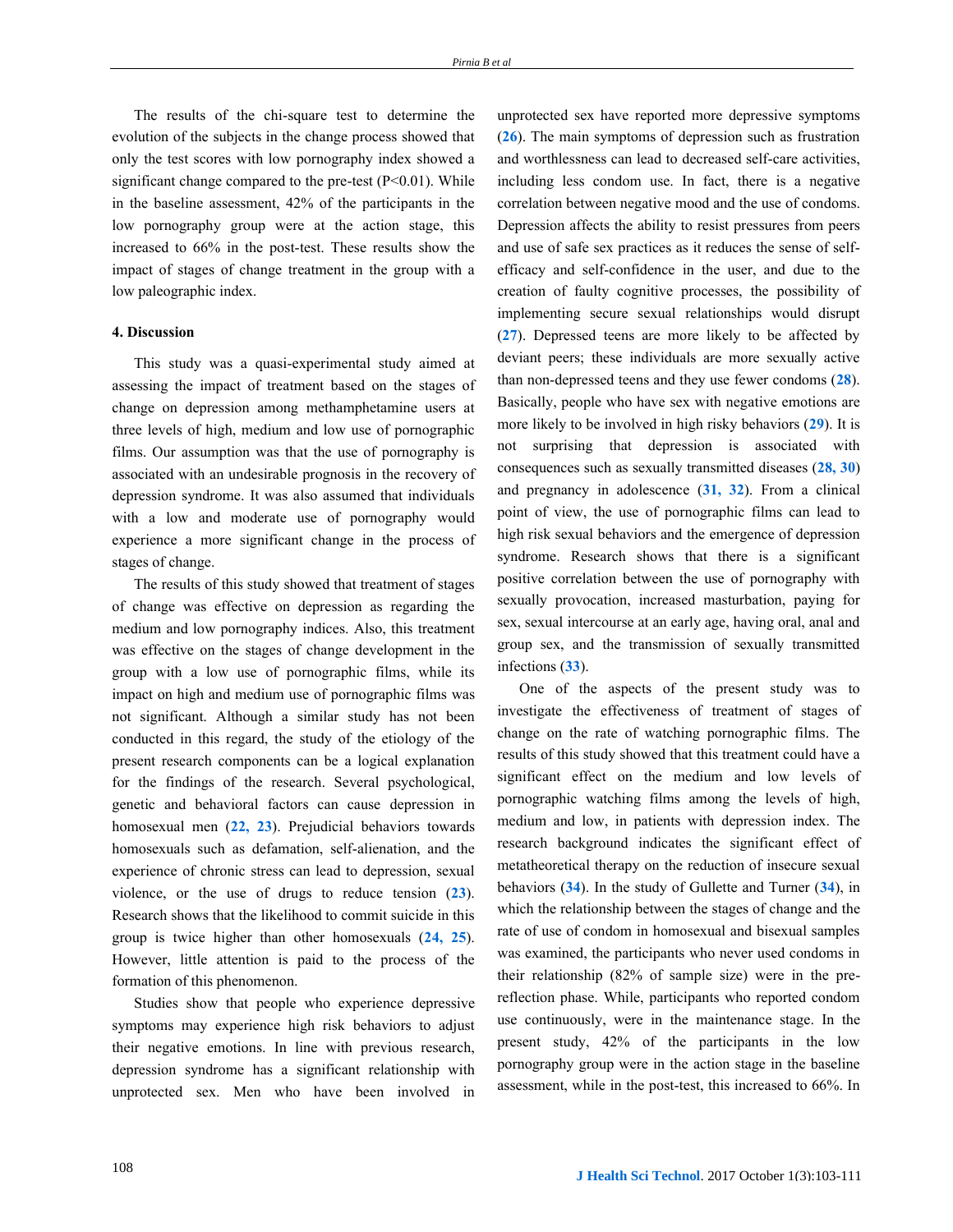this regard, it can be said that the concept of the stages of change has a high potential (accuracy of 93%) in predicting therapeutic success. In explaining the ineffectiveness of stages of change treatment on the evolution of attitudes to watching pornographic films, the researcher refers to the closeness of psychological and sociological approaches. Our assumption in the evolution of the stages of change was to shift from the tendency to use pornographic films to reduce their use in homosexuals, although some researchers believe that SEM can, in addition to negative effects, include positive effects, such as education and sexual information, understanding, and confirmation of sexual attractiveness by men in homosexual men (**35- 38**).

#### **5. Conclusion**

The results showed that TTM has a significant impact on two depressive groups with interactive effects of moderate and low pornography, but it did not have a significant effect on high-pornography index. Discussing the symptoms of depression in homosexuals, far beyond a clinical syndrome, brings a wide range of sexual behaviors as well as cultural, individualistic and religious differences. These findings confirm the multidimensionality and the curvature of sexual behaviors of an individual. Some aspects are more complex, whereas other aspects such as drug abuse and diversity in the use of stimulating media explain part of the variance of sexual behavior, which requires controlled studies in a wider range.

The aim of this study was to explain the psychological components of depression and to link these aspects with cultural indices such as attitudes toward sexually-provoking media on the one hand and the society's different look to the context of homosexual societies. In this study, the researcher tried to go beyond the stereotypical linear explanations concerning the links between the psychiatric, clinical and cultural dimensions of the diseases, and reach an optimal explanation. Solving this fundamental challenge requires more controlled trials in the future.

The findings of this study were accompanied by several limitations. The most important of these limitations consisted of: (1) the adoption of ideological measures to have access to homosexuals was a serious obstacle; (2) the use of a self-report assessment approach in sensitive topics often tends to create a desirable social image and the possibility of bias. It is suggested that a larger sample be used in future studies in order to have a more reliable

interpretation of the population through fewer statistical errors. Also, in order to evaluate more precisely, it is desirable to use neuropsychological tools along with questionnaires. Finally, it is suggested that a similar female (homogeneous) sample be used in future studies, an indicator that we were not able to evaluate in the present study.

#### **6. Acknowledgements**

The authors are grateful to all people who participated in this study and who helped facilitate the research process.

# **References**

- 1. Sullivan PS, Salazar L, Buchbinder S, Sanchez TH. Estimating the proportion of HIV transmissions from main sex partners among men who have sex with men in five US cities. AIDS. 2009;23(9):1153-62.
- 2. Stall R, Paul JP, Greenwood G, Pollack LM, Bein E, Crosby GM, et al. Alcohol use, drug use and alcohol‐related problems among men who have sex with men: the Urban Men's Health Study. Addiction. 2001;96(11):1589-601.
- 3. Rajasingham R, Mimiaga MJ, White JM, Pinkston MM, Baden RP, Mitty JA. A systematic review of behavioral and treatment outcome studies among HIV-infected men who have sex with men who abuse crystal methamphetamine. AIDS patient care STDs. 2012;26(1):36-52.
- 4. Peck JA, Reback CJ, Yang MX, Rotheram-Fuller ME, Shoptaw S. Sustained reductions in drug use and depression symptoms from treatment for drug abuse in methamphetamine-dependent gay and bisexual men. J Urban Health. 2005;82(1 Suppl 1):i100-8.
- 5. Joca L, Zuloaga DG, Raber J, Siegel JA. Long-term effects of early adolescent methamphetamine exposure on depression-like behavior and the hypothalamic vasopressin system in mice. Dev Neurosci. 2014;36(2):108-18.
- 6. Mgopa LR, Mbwambo J, Likindikoki S, Pallangyo P. Violence and depression among men who have sex with men in Tanzania. BMC Psychiatry. 2017;17:296.
- 7. Chow JY, Konda KA, Calvo GM, Klausner JD, Cáceres CF. Demographics, Behaviors, and Sexual Health Characteristics of High Risk Men Who Have Sex With Men and Transgender Women Who Use Social Media to Meet Sex Partners in Lima, Peru[. Sex Transm Dis.](https://www.ncbi.nlm.nih.gov/pubmed/28178111) 2017;44(3):143-8.
- 8. Malamuth N, Huppin M. Pornography and teenagers: The importance of individual differences. Adolesc Med Clin. 2005;16(2):315-26, viii.
- 9. Weaver JB 3rd, Weaver SS, Mays D, Hopkins GL, Kannenberg W, McBride D. Mental‐and Physical‐Health Indicators and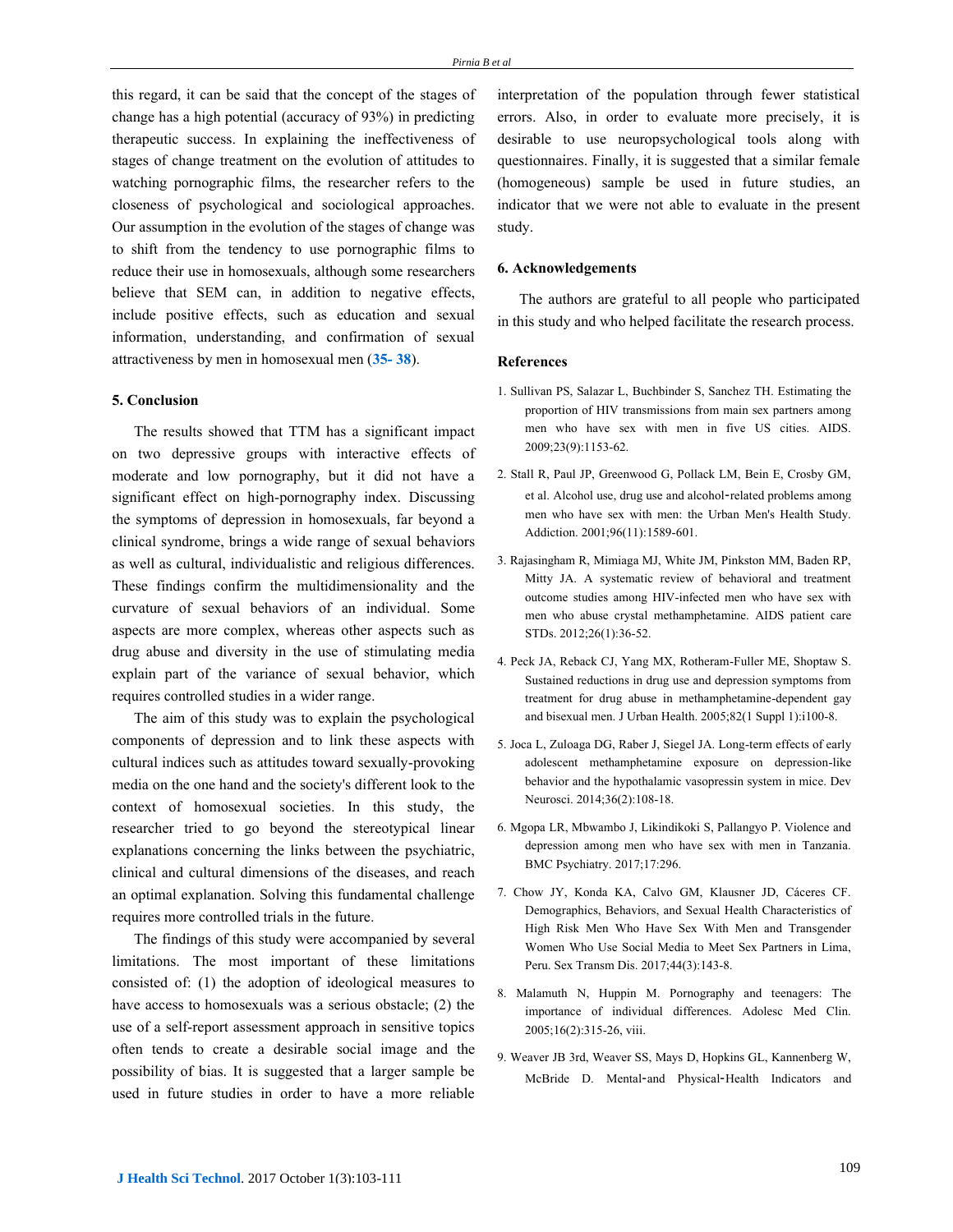Sexually Explicit Media Use Behavior by Adults. J Sex Med. 2011;8(3):764-72.

- 10. Kushnir V, Godinho A, Hodgins DC, Hendershot CS, Cunningham JA. Motivation to quit or reduce gambling: Associations between Self-Determination Theory and the Transtheoretical Model of Change. J Addict Dis. 2016;35(1):58- 65.
- 11. Dino G, Kamal K, Horn K, Kalsekar I, Fernandes A. Stage of change and smoking cessation outcomes among adolescents. Addict Behav. 2004;29(5):935-40.
- 12. Prochaska JO, DiClemente CC, Norcross JC. In search of how people change: applications to addictive behaviors. Am Psychol. 1992;47(9):1102-14.
- 13. Serafini K, Shipley L, Stewart DG. Motivation and substance use outcomes among adolescents in a school-based intervention. Addict Behav. 2016;53:74-9.
- 14. Henderson MJ, Saules KK, Galen LW. The predictive validity of the university of rhode island change assessment questionnaire in a heroin-addicted polysubstance abuse sample. Psycho Addic Beha. 2004;18(2):106-12.
- 15. Velicer WF, Friedman RH, Fava JL, Gulliver SB, Keller S, Sun X, et al. Evaluating nicotine replacement therapy and stage-based therapies in a population-based effectiveness trial. J Consult Clin Psychol. 2006;74(6):1162-72.
- 16. Velicer WF, Redding CA, Anatchkova MD, Fava JL, Prochaska JO. Identifying cluster subtypes for the prevention of adolescent smoking acquisition. Addict Behav. 2007;32(2):228-47.
- 17. First MB. Structured clinical interview for DSM-IV-TR Axis I disorders: patient edition. New York: Biometrics Research Department, Columbia University; 2005.
- 18. Sharifi V, Assadi SM, Mohammadi MR, Amini H, Kaviani H, Semnani Y, et al. A persian translation of the structured clinical interview for diagnostic and statistical manual of mental disorders: psychometric properties. Compr Psychiatry. 2009;50(1):86-91.
- 19. Beck AT, Epstein N, Brown G, Steer RA. An inventory for measuring clinical anxiety: psychometric properties. J Consult Clin Psychol. 1988;56(6):893-7.
- 20. Lewinsohn PM, Solomon A, Seeley JR, Zeiss A. Clinical implications of" subthreshold" depressive symptoms. J Abnorm Psychol. 2000;109(2):345-51.
- 21. Tonigan JS, Miller WR. The inventory of drug use consequences (InDUC): test-retest stability and sensitivity to detect change. Psychol Addict Behav. 2002;16(2):165-8.
- 22. Newcomb ME, Mustanski B. Internalized homophobia and internalizing mental health problems: A meta-analytic review. Clin Psychol Rev. 2010;30(8):1019-29.
- 23. Meyer IH. Prejudice, social stress, and mental health in lesbian, gay, and bisexual populations: conceptual issues and research evidence. Psychol Bull. 2003;129(5):674-97.
- 24. Burton CM, Marshal MP, Chisolm DJ, Sucato GS, Friedman MS. Sexual minority-related victimization as a mediator of mental health disparities in sexual minority youth: A longitudinal analysis. J Youth Adolesc. 2013;42(3):394-402.
- 25. Wichstrøm L, Hegna K. Sexual orientation and suicide attempt: a longitudinal study of the general Norwegian adolescent population. J Abnorm Psychol. 2003;112(1):144-51.
- 26. Houston E, Sandfort T, Dolezal C, Carballo-Diéguez A. Depressive symptoms among MSM who engage in bareback sex: does mood matter? AIDS Behav. 2012;16(8):2209-15.
- 27. Balsamo R, Arcaniolo D, Stizzo M, Illiano E, Autorino R, Natale F, et al. Increased risk of erectile dysfunction in men with multiple sclerosis: an Italian cross-sectional study. Cent European J Urol. 2017; 70(3): 289-95.
- 28. Seth P, Raiji PT, DiClemente RJ, Wingood GM, Rose E. Psychological distress as a correlate of a biologically confirmed STI, risky sexual practices, self-efficacy and communication with male sex partners in African-American female adolescents. Psychol Health Med. 2009;14(3):291-300.
- 29. Savioja H, Helminen M, Fröjd S, Marttunen M, Kaltiala-Heino R. Delinquency and sexual experiences across adolescence: does depression play a role?. Eur J Contracept Reprod Health Care. 2017;22(4):298-304.
- 30. Bernard C, Dabis F, de Rekeneire N. Prevalence and factors associated with depression in people living with HIV in sub-Saharan Africa: A systematic review and meta-analysis. PloS one. 2017;12(8):e0181960.
- 31. Kessler RC, Berglund PA, Foster CL, Saunders WB, Stang PE, Walters EE. Social consequences of psychiatric disorders, II: Teenage parenthood. Am J Psychiatry. 1997;154(10):1405-11.
- 32. [Miller-Johnson S,](https://www.ncbi.nlm.nih.gov/pubmed/?term=Miller-Johnson%20S%5BAuthor%5D&cauthor=true&cauthor_uid=10208357) [Winn DM,](https://www.ncbi.nlm.nih.gov/pubmed/?term=Winn%20DM%5BAuthor%5D&cauthor=true&cauthor_uid=10208357) [Coie J,](https://www.ncbi.nlm.nih.gov/pubmed/?term=Coie%20J%5BAuthor%5D&cauthor=true&cauthor_uid=10208357) [Maumary-Gremaud](https://www.ncbi.nlm.nih.gov/pubmed/?term=Maumary-Gremaud%20A%5BAuthor%5D&cauthor=true&cauthor_uid=10208357) A, [Hyman C,](https://www.ncbi.nlm.nih.gov/pubmed/?term=Hyman%20C%5BAuthor%5D&cauthor=true&cauthor_uid=10208357) [Terry R,](https://www.ncbi.nlm.nih.gov/pubmed/?term=Terry%20R%5BAuthor%5D&cauthor=true&cauthor_uid=10208357) et al. Motherhood during the teen years: A developmental perspective on risk factors for childbearing. Dev Psychopathol. 1999;11(1):85-100.
- 33. Nelson KM, Eaton LA, Gamarel KE. Preferences for Condomless Sex in Sexually Explicit Media Among Black/African American Men Who Have Sex with Men: Implications for HIV Prevention. Archives of Sexual Behavior. Arch Sex Behav. 2017;46(4):977- 985.
- 34. Gullette DL, Turner JG. Stages of change and condom use among an Internet sample of gay and bisexual men. J Assoc Nurses AIDS Care. 2004;15(2):27-37.
- 35. Rosser BS, Grey JA, Wilkerson JM, Iantaffi A, Brady SS, Smolenski DJ, et al. A commentary on the role of sexually explicit media (SEM) in the transmission and prevention of HIV among men who have sex with men (MSM). AIDS Behav. 2012;16(6):1373-81.